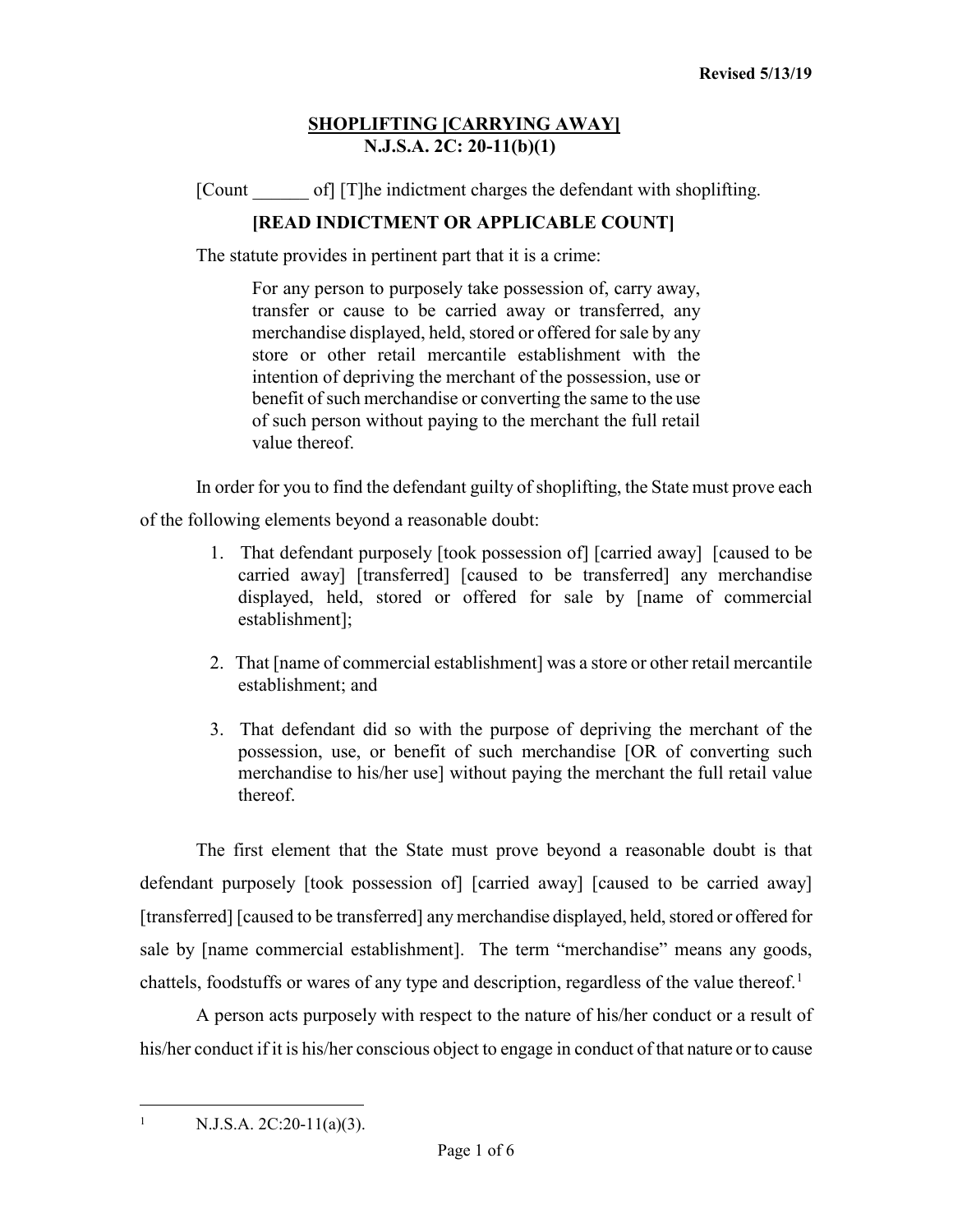such a result. That is, a person acts purposely if he/she means to act in a certain way or to cause a certain result. A person acts purposely with respect to attendant circumstances if he/she is aware of the existence of such circumstances or believes or hopes that they exist.<sup>[2](#page-1-0)</sup>

To "possess" an item under the law, one must have a knowing, intentional control of that item accompanied by a knowledge of its character. So, a person who possesses an item such as **(IDENTIFY RELEVANT ITEM(S))** must know or be aware that he/she possesses it, and he/she must know what it is that he/she possesses or controls. **[WHERE APPLICABLE, charge: Possession cannot merely be a passing control, fleeting or uncertain in its nature.]** In other words, to "possess" an item, one must knowingly procure or receive an item or be aware of his/her control thereof for a sufficient period of time to have been able to relinquish his/her control if he/she chose to do so.

The State must prove beyond a reasonable doubt that a possessor acted knowingly in possessing the item. A person acts knowingly with respect to the nature of his/her conduct or the attendant circumstances if he/she is aware that his/her conduct is of that nature, or that such circumstances exist, or he/she is aware of the high probability of their existence. A person acts knowingly as to a result of his/her conduct if he/she is aware that it is practically certain that his/her conduct will cause such a result. Knowing, with knowledge, or equivalent terms have the same meaning.

A person may possess (an item) even though it was not physically on his/her person at the time of the arrest, if he/she had in fact, at some time prior to his/her arrest, had control over it. Possession means a conscious, knowing possession, either actual or constructive.

# **[CHARGE THOSE FOLLOWING PARAGRAPHS AS APPLY TO YOUR CASE] ACTUAL POSSESSION**

A person is in actual possession of an item when he/she first, knows what it is: that is, he/she has knowledge of its character, and second, knowingly has it on his/her person at a given time.

## **CONSTRUCTIVE POSSESSION**

Possession may be constructive instead of actual. Constructive possession means possession in which the possessor does not physically have the item on his/her person but is

<span id="page-1-0"></span><sup>2</sup> N.J.S.A. 2C:2-2(b)(1).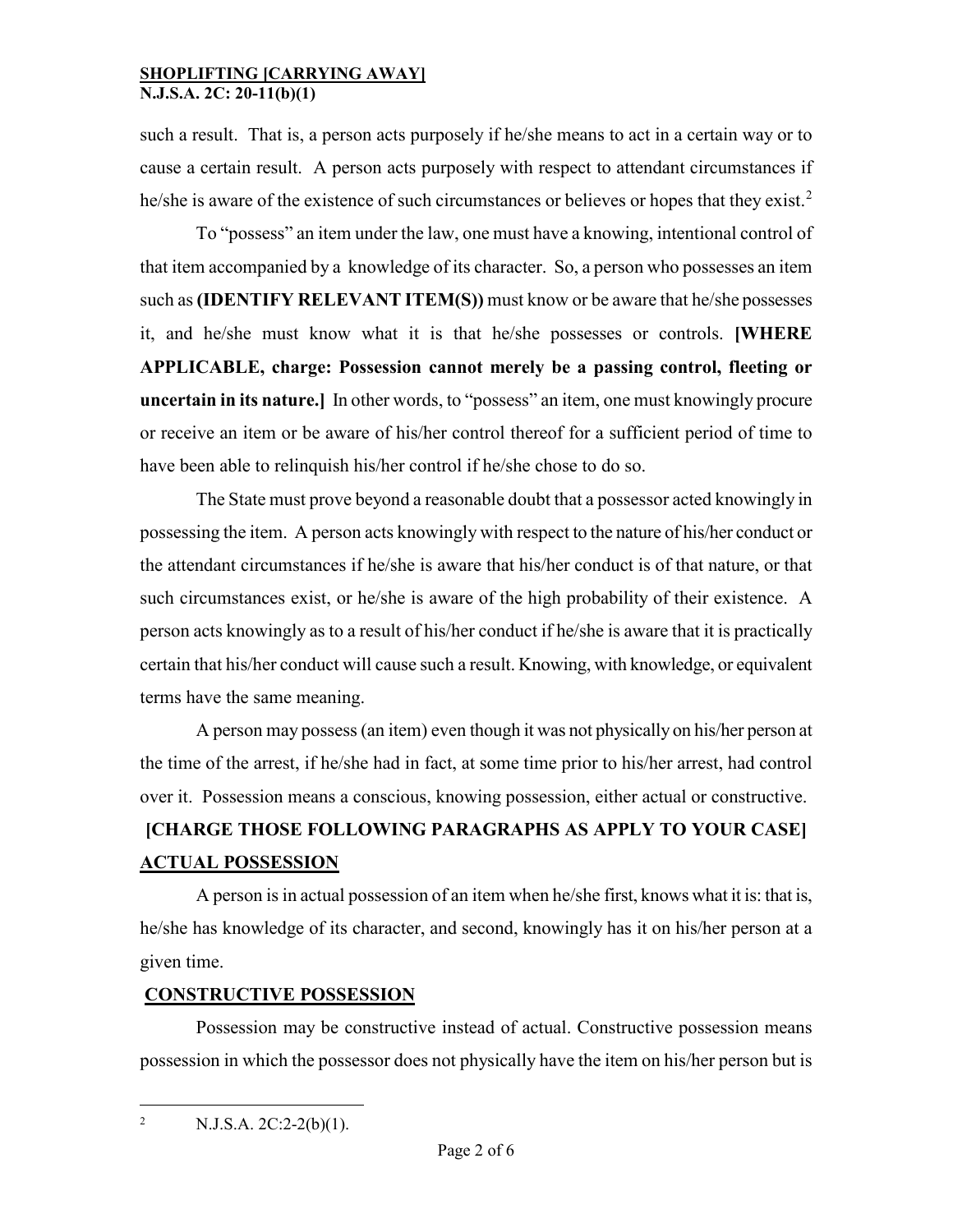aware that the item is present and is able to and has the intention to exercise control over it. So, someone who has knowledge of the character of an item and knowingly has both the power and the intention at a given time to exercise control over it, either directly or through another person or persons, is then in constructive possession of that item.

### **JOINT POSSESSION**

Possession may be sole or joint. If one person alone has actual or constructive possession of an item, possession is sole. If two or more persons share actual or constructive knowing possession of an item, possession is joint.

The second element that the State must prove beyond a reasonable doubt is that [name of commercial establishment] was a store or other retail mercantile establishment. The term "store or other retail mercantile establishment" means a place where merchandise is displayed, held, stored, or sold or offered to the public for sale.<sup>[3](#page-2-0)</sup>

The third element that the State must prove beyond a reasonable doubt is that defendant acted with the purpose of depriving the merchant of the possession, use or benefit of such merchandise [OR converting such merchandise to his/her use] without paying the merchant the full retail value of the merchandise. I have already defined "purpose" for you earlier in these instructions.

The term "full retail value" means the merchant's stated or advertised price of the merchandise.[4](#page-2-1)

The term "deprive" means to withhold property permanently or for so extended a period as to appropriate a substantial portion of its economic value.<sup>[5](#page-2-2)</sup>

[**OR**: The term "converting" or "conversion" means to exercise wrongful control over property owned by another in a manner inconsistent with the owner's rights].<sup>[6](#page-2-3)</sup>

The term "merchant" means any owner or operator of any store or other retail mercantile establishment, or any agent, servant, employee, lessee, consignee, officer,

<span id="page-2-0"></span><sup>&</sup>lt;sup>3</sup> N.J.S.A. 2C:20-11(a)(2).

<span id="page-2-1"></span><sup>&</sup>lt;sup>4</sup> N.J.S.A. 2C:20-11(a)(7).<br>
N I S A 2C:20-1(a)(1)

<span id="page-2-2"></span><sup>5</sup> N.J.S.A. 2C:20-1(a)(1).

<span id="page-2-3"></span><sup>6</sup> Port-O-San Corporation v. Teamsters, 363 N.J. Super. 431, 440 (App. Div. 2003), quoting Commercial Insurance Company of Newark v. Apgar, 111 N.J. Super. 108, 114-15 (Law Div. 1970). See also Black's Law Dictionary 333 (7<sup>th</sup> Ed. 1999).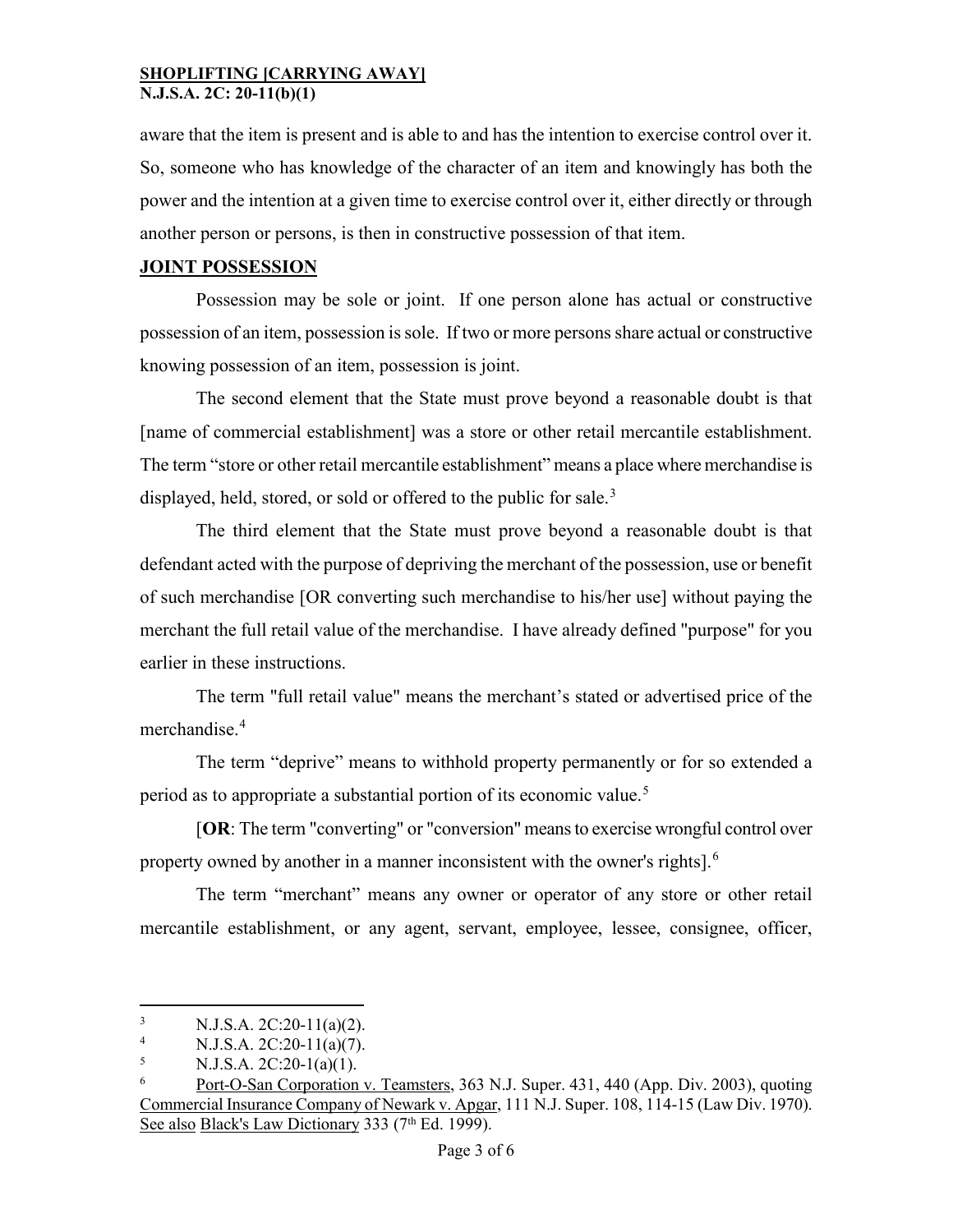director, franchisee, or independent contractor of such owner or proprietor.<sup>[7](#page-3-0)</sup>

Purpose and knowledge are states of mind. A state of mind is rarely susceptible of direct proof, but must ordinarily be inferred from the facts. Therefore, it is not necessary, members of the jury, that the State produce witnesses to testify that defendant said he/she had a certain state of mind when he/she engaged in a particular act. It is within your power to find that such proof has been furnished beyond a reasonable doubt by inference which may arise from the nature of defendant's acts and his/her conduct, and from all he/she said and did at the particular time and place, and from all of the surrounding circumstances.

# **PERMISSIVE INFERENCE [WHERE APPROPRIATE][8](#page-3-1) (N.J.S.A. 2C:20-11(d))**

If you find that defendant purposely concealed unpurchased merchandise of any store either on the premises or outside the premises of such store or other retail mercantile establishment, you may infer that defendant so concealed such merchandise for the purpose of depriving the merchant of the possession, use or benefit of such merchandise without paying the full retail value thereof. The term "conceal" means to conceal merchandise so that, although there may be some notice of its presence, it is not visible through ordinary observation.<sup>[9](#page-3-2)</sup>

If you find that defendant concealed or caused to be concealed such merchandise

<span id="page-3-0"></span> $\frac{7}{8}$  N.J.S.A. 2C:20-11(a)(4).

<span id="page-3-1"></span><sup>8</sup> A court should exercise care in deciding if the factual scenario presented at trial requires instruction on the presumption. See generally Cannel, New Jersey Criminal Code Annotated (2005 ed.), Comment 6 to N.J.S.A. 2C:20-11 and Comment 6, N.J.S.A. 2C:1-13(e). Before the statutory presumption is used, it must also be determined that its use would satisfy constitutional requirements of due process to make sure its use does not improperly shift the burden of proof by directing a verdict on an essential element of the crime. County Court of Ulster County, New York v. Allen, 442 U.S. 140 (1979) and State v. Ingram, 98 N.J. 489 (1985). The statutory language contained in N.J.S.A. 2C:20-11(d) has been interpreted to be constitutional in Carollo v. Supermarkets General Corp., 251 N.J. Super. 264, 268-69 and n. 1 (App. Div. 1991). See also State v. Fitzmaurice, 126 N.J. Super 361 (App. Div.), certif. den. 65 N.J. 562 (1974) (assessing the precursor statutory language of N.J.S.A. 2A:170-99).

<span id="page-3-2"></span><sup>9</sup> N.J.S.A. 2C:20-11(a)(6). In Henry v. Shopper's World, 200 N.J. Super. 14, 18 (App. Div. 1985), the Court held that 'the term "concealed unpurchased merchandise" ... may be construed as applying to items in plain view but worn or carried as though they had been purchased.' However, the phrase that the Court was construing is found in N.J.S.A. 2C:20-11(e), which provides civil and criminal immunity to merchants or others under certain circumstances, and the opinion does not refer to the term 'conceal' in subsection (a)(6). See also State v. Evans, 340 N.J. Super. 244, 251 (App. Div. 2001).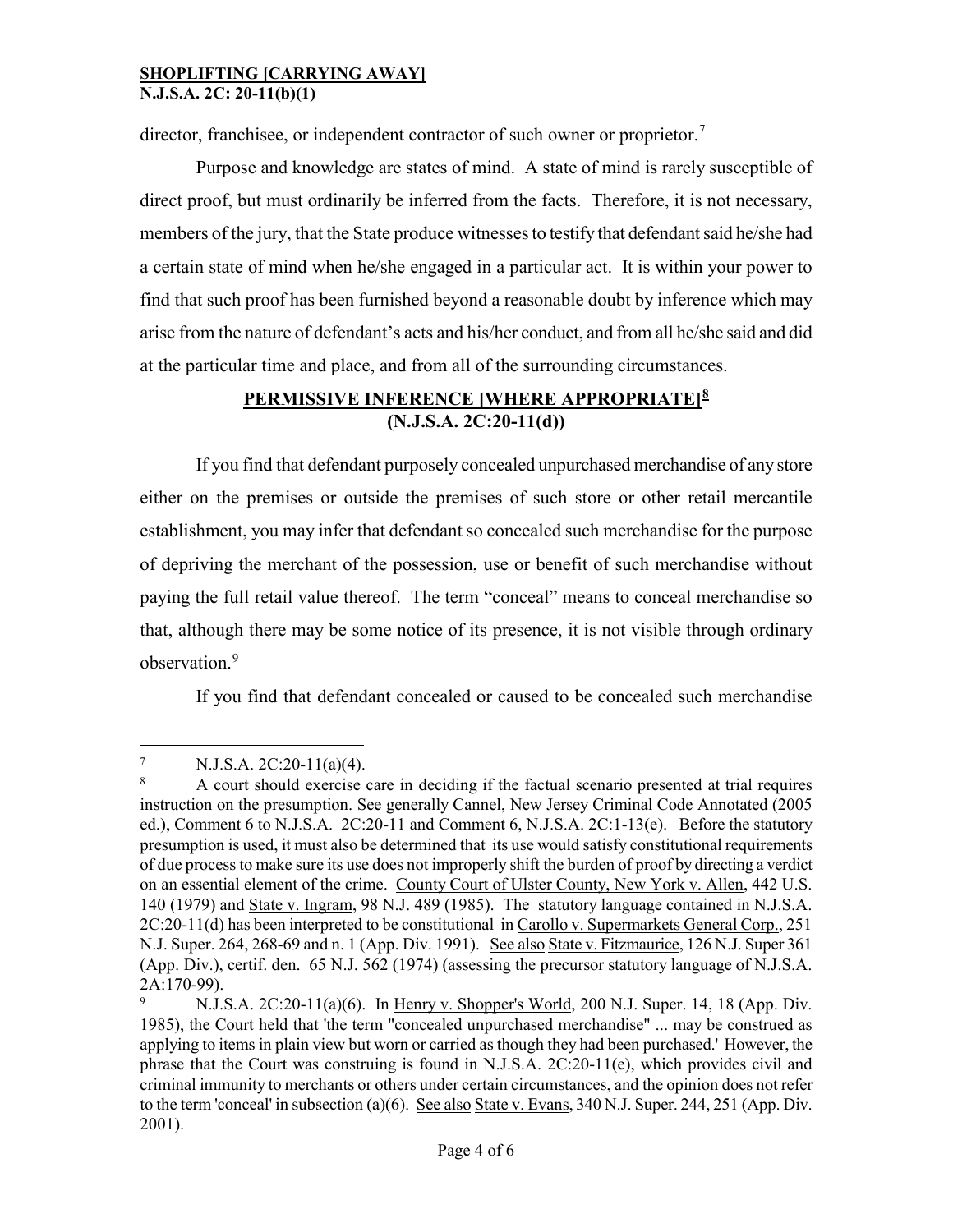upon his/her person or among his/her belongings, or upon the person or among the belongings of another, you may infer that defendant did so purposely. An inference is a deduction of fact that may be drawn logically and reasonably from another fact or group of facts established by the evidence. Whether or not an inference should be drawn is for you to decide using your own common sense, knowledge and everyday experience. Ask yourselves is it probable, logical and reasonable. However, you are never required or compelled to draw an inference. You alone decide whether the facts and circumstances shown by the evidence support an inference and you are always free to draw or not to draw an inference. If you draw an inference, you should weigh it in connection with all the other evidence in the case, keeping in mind that the burden of proof is upon the State to prove all the elements of the crime beyond a reasonable doubt.

To summarize, in order for you to find defendant guilty of shoplifting, the State must prove these elements beyond a reasonable doubt:

- 1. That defendant purposely [took possession of] [carried away] [caused to be carried away] [transferred] [caused to be transferred] any merchandise displayed, held, stored or offered for sale by [name of commercial establishment];
- 2. That [name of commercial establishment] was a store or other retail mercantile establishment; and
- 3. That defendant did so with the purpose of depriving the merchant of the possession, use, or benefit of such merchandise [OR of converting such merchandise to his/her use] without paying the merchant the full retail value thereof.

If you find that the State has proven all of these elements beyond a reasonable doubt, then you must find the defendant guilty. If the State has failed to prove any of these elements, you must find defendant not guilty.

## **VALUE OF MERCHANDISE (N.J.S.A. 2C:20-11(c))**

If you find the State has proven all of the previous elements beyond a reasonable doubt, you must then determine whether the State has proven beyond a reasonable doubt that the full retail value of the merchandise involved